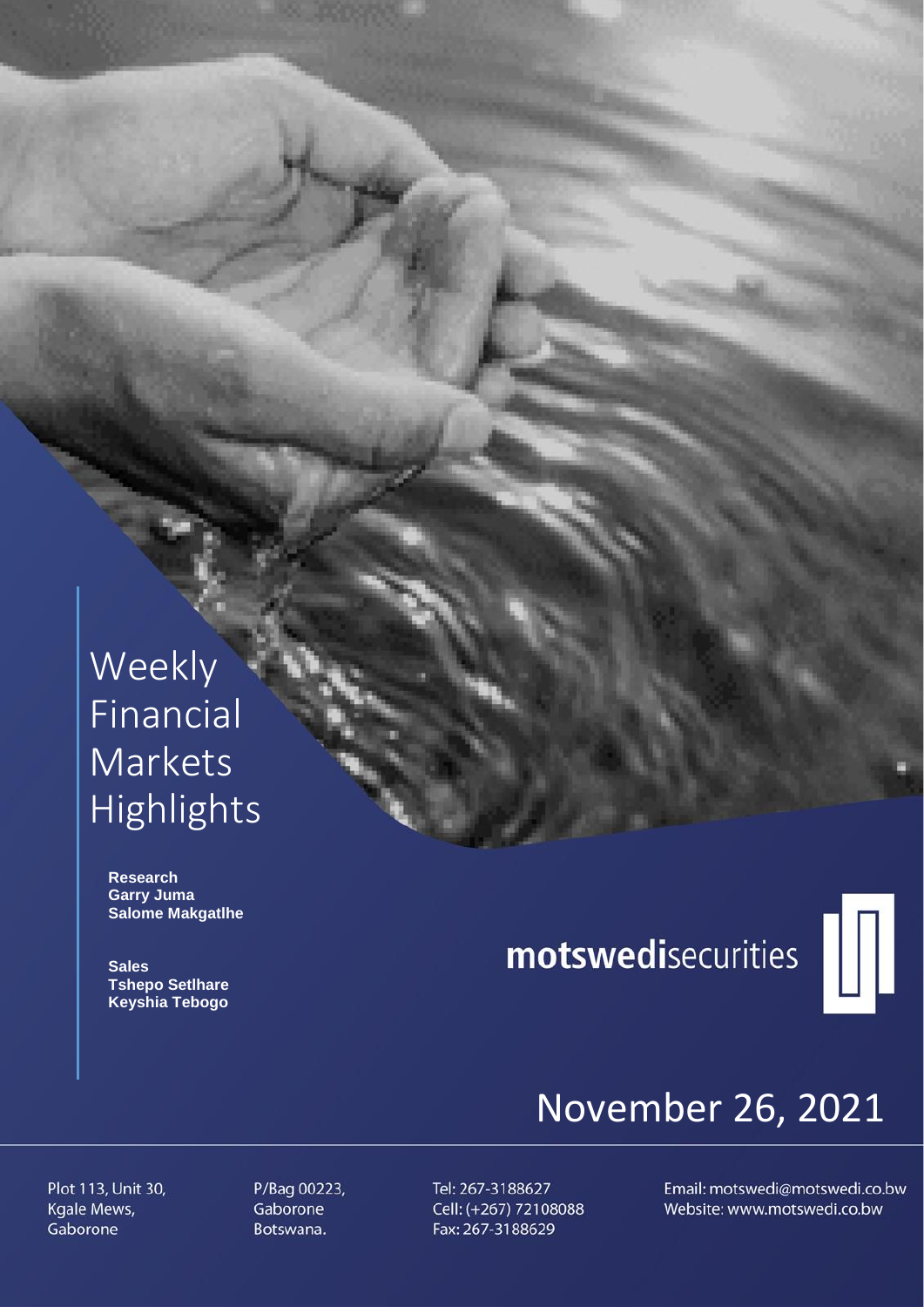motswedisecurit

A member of the Botswana Stock Exchange

## **1.0 Local Equity…**

The domestic indices were up another week, as the market gainers outweighed the losses once more. The Domestic Company Index (DCI) has been on the road to recovery since the beginning of Q2 2022, with this week being its third consecutive week of gains, after a short stall. At the current levels, the DCI is valued just below its 13 month high. For the week, the DCI was up 0.24%, while on a year to date basis, the DCI was up 1.68%. The Domestic Company Total Returns Index (DCTRI), which accounts for both price movements and dividend declarations, was up for its eleventh week in a row, at 0.38% – as a result of Turnstar going ex-dividend on Friday. On a year to date basis, the DCTRI was up at 10.86%.

Leading liquidity for the second week in a row, was Letshego, crossing between investors shares valued at P7.99mn, while the price up-ticked to P1.36/share. This was a 3.0% value gain for the stock in the week, extending its growth for the year to 88.9%. The stock is the highest gainer on the local equity market so far for the year, and is highly likely to be the best gainer for the year, if the strong demand continues to spur the price.

A new COVID-19 strain recently emerged, and has been reported to be the most dangerous variant of the entire saga. Although, the variant was reported to have only been detected in a handful of people, some countries (including those in the Eurozone), have decided to re-impose a travel ban on a number of Southern African countries, including Botswana. The timing of the ban will likely put a dent in the recovery of some sectors in Botswana, particularly, the tourism industry, which somewhat relies on international travellers. This may in-turn affect the performance of companies such as Chobe and Cresta.

| <b>DCI Close</b>   | 6,992.48 |
|--------------------|----------|
| Weekly Change (%)  | $+0.24$  |
| YTD Change (%)     | $+1.64$  |
| <b>FCI Close</b>   | 1,549.62 |
| Weekly Change (%)  | 0.00     |
| YTD Change (%)     | $+0.15$  |
| <b>DCTRI Close</b> | 1,845.48 |
| Weekly Change (%)  | $+0.38$  |
| YTD Change (%)     | $+10.86$ |

**BSE Indices – Week ending 26 November 2021**

*Source: Motswedi Securities, BSE*

| No. of Shares Trading    | 13,003,032 |
|--------------------------|------------|
| Turnover (BWP)           | 46,658,066 |
| Turnover (USD)*          | 3,942,607  |
| No. of stocks trading#   | 21         |
| No. of stocks advancing# | 5          |
| No. of stocks declining# | 6          |
| No. of stocks unchanged# |            |

### **Market Summary – Week ending 26 November 2021**

*Source: Motswedi Securities, BSE \*US\$/BWP = 0.0845 # = Domestic Main Board*

## **BSE Weekly Price Movements**

| <b>COUNTER</b>        | 26 Nov<br>(t) | 19 Nov<br>(t) | <b>Change</b><br>(%) | <b>YTD</b><br>$(\% )$ |
|-----------------------|---------------|---------------|----------------------|-----------------------|
| BOD ↑                 | 12            | 11            | $+9.1$               | 0.0                   |
| LETSHEGO <sup>1</sup> | 136           | 132           | $+3.0$               | $+88.9$               |
| LETLOLE <sup>1</sup>  | 251           | 245           | $+2.4$               | $+9.6$                |
| STANCHART 1           | 195           | 192           | $+1.6$               | $+34.5$               |
| ENGEN <sup>1</sup>    | 1036          | 1035          | $+0.1$               | $+0.8$                |
| CHOBE 1               | 736           | 735           | $+0.1$               | $-22.0$               |
| MINERGY ↓             | 49            | 50            | $-2.0$               | $-38.8$               |
| CRESTA ↓              | 107           | 109           | $-1.8$               | $-17.7$               |
|                       |               |               |                      |                       |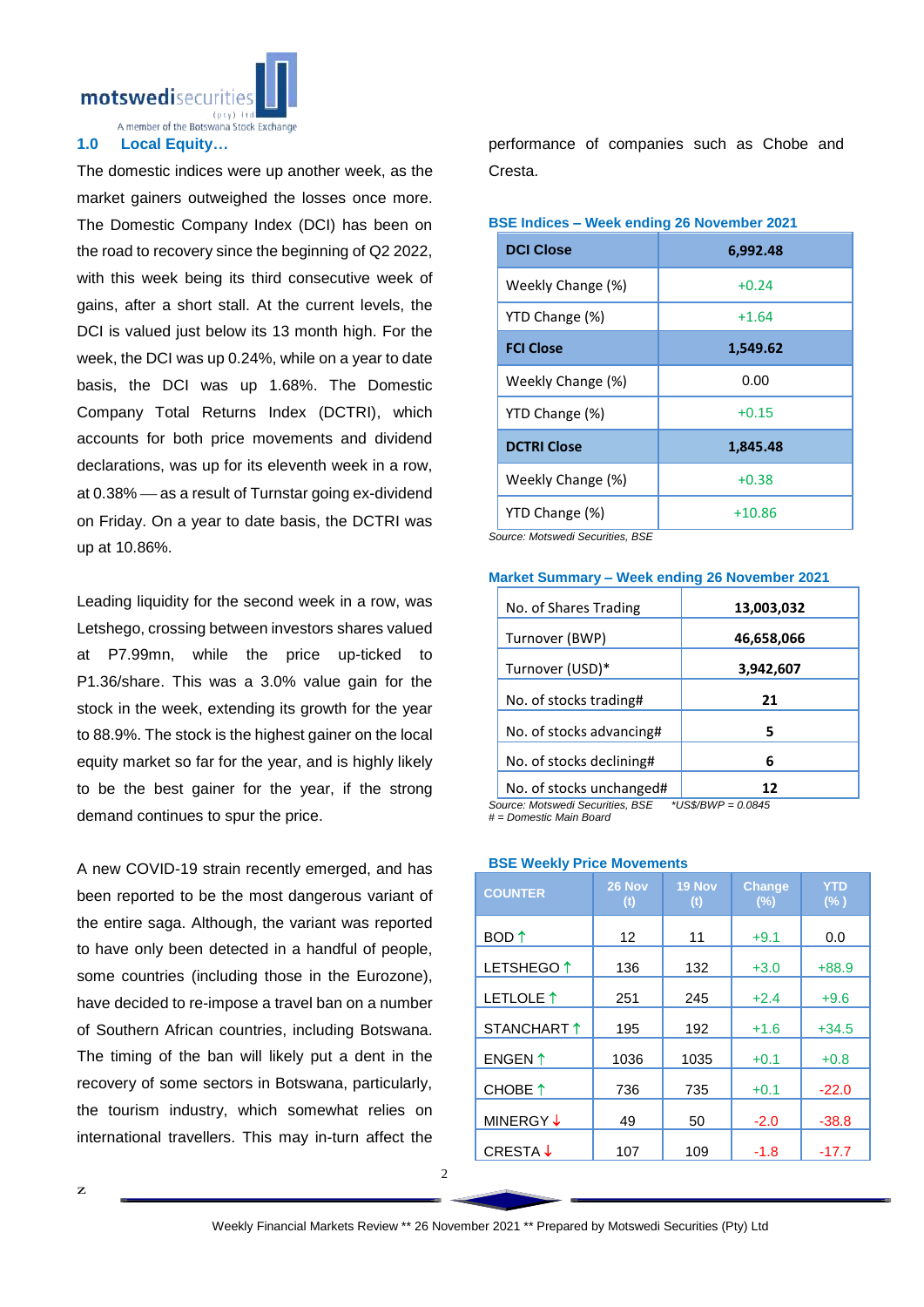

| <b>PRIMETIME ↓</b>     | 229   | 230   | $-0.4$ | $-16.7$ |
|------------------------|-------|-------|--------|---------|
| G4S $\downarrow$       | 299   | 300   | $-0.3$ | $-12.1$ |
| NAP $\downarrow$       | 325   | 326   | $-0.3$ | $+1.2$  |
| ABSA $\downarrow$      | 464   | 465   | $-0.2$ | $-13.8$ |
| NEWGOLD <sup>*</sup> 1 | 19340 | 18600 | $+4.0$ | $+0.8$  |
| NEWPLAT <sup>*</sup> ↓ | 11150 | 11300 | $-1.3$ | $+15.7$ |

*Source: Motswedi Securities, BSE \* = Exchange Traded Fund*

**2.0 Company Announcements (on BSE X-News)**

The board of **Access Bank Botswana Limited**  (formerly African Banking Corporation of Botswana Limited [T/A BancABC]) wished to inform its shareholders that all the regulatory formalities for the change of name have been completed. The bank has accordingly been issued with a new certificate of incorporation by the Companies and Intellectual Property Authority (CIPA) and consequently with a Banking license by the Bank of Botswana effective November 8, 2021. The bank will therefore start trading on the Botswana Stock Exchange as Access Bank Botswana Limited, under the BSE Code "Access" effective November 29, 2021.

The **Botswana Telecommunications Corporation Limited** (BTC) Board is pleased to announce the appointment of Mr Thato Kewakae to the Board. Mr Kewakae joins the BTCL Board as an Independent Non-Executive Director.

**Choppies** announced that a director, Ramachandran Ottapathu, has purchased 250,308 of its ordinary shares at P0.60 per share. This purchase was dated 23 November 2021.

cash distribution made by the Company. Unitholders  $\frac{1}{3}$ **The Far Property Company** made reference to the announcement made on 8 November 2021, in respect of the results of the offer of scrip in lieu of

are advised that the Botswana Stock Exchange Limited has approved the listing of 12,625,368 new linked units in the Company, for trading on the Botswana Stock Exchange, on and with effect from the 22 November 2021. In addition, the number of issued linked units shall increase from 447,710,838 to 460,336,206.

**Minergy Limited** announced that an Annual General Meeting ("AGM") was held on 24 November 2021 and all resolutions were passed by the required majority. Proxy votes were received from Shareholders holding approximately 73.23% of the issued ordinary share capital of Minergy Limited, and all Shareholders were entitled to vote.

**PrimeTime** advised linked unitholders that it has agreed terms for the disposal of two retail shopping centres and all conditions precedent in the Sale Agreement have now been met. The retail shopping centres located at Lot 29 Ghanzi Township and Tribal Lot 3273 Ramotswa, known as Ghanzi Shopping Centre and Ramotswa Shopping Centre respectively. These disposals are part of the execution of PrimeTime's strategy to create longterm value for the Disposal linked unitholders by funding new assets to maintain a balanced portfolio. Bids were sought and after deliberation, it was decided to proceed with the offer from New African Properties Limited, a strong counterparty in the transaction who were able to demonstrate the ability to fulfil their obligations in terms of the transaction. The sum of P45 million gross of agent's commission and other transaction costs is payable in cash on transfer. Equivalent to 7.83% of the Company's market capitalisation.

**RDC Properties** referred unitholders to the circular issued on 14 July 2021 ("the Circular") and the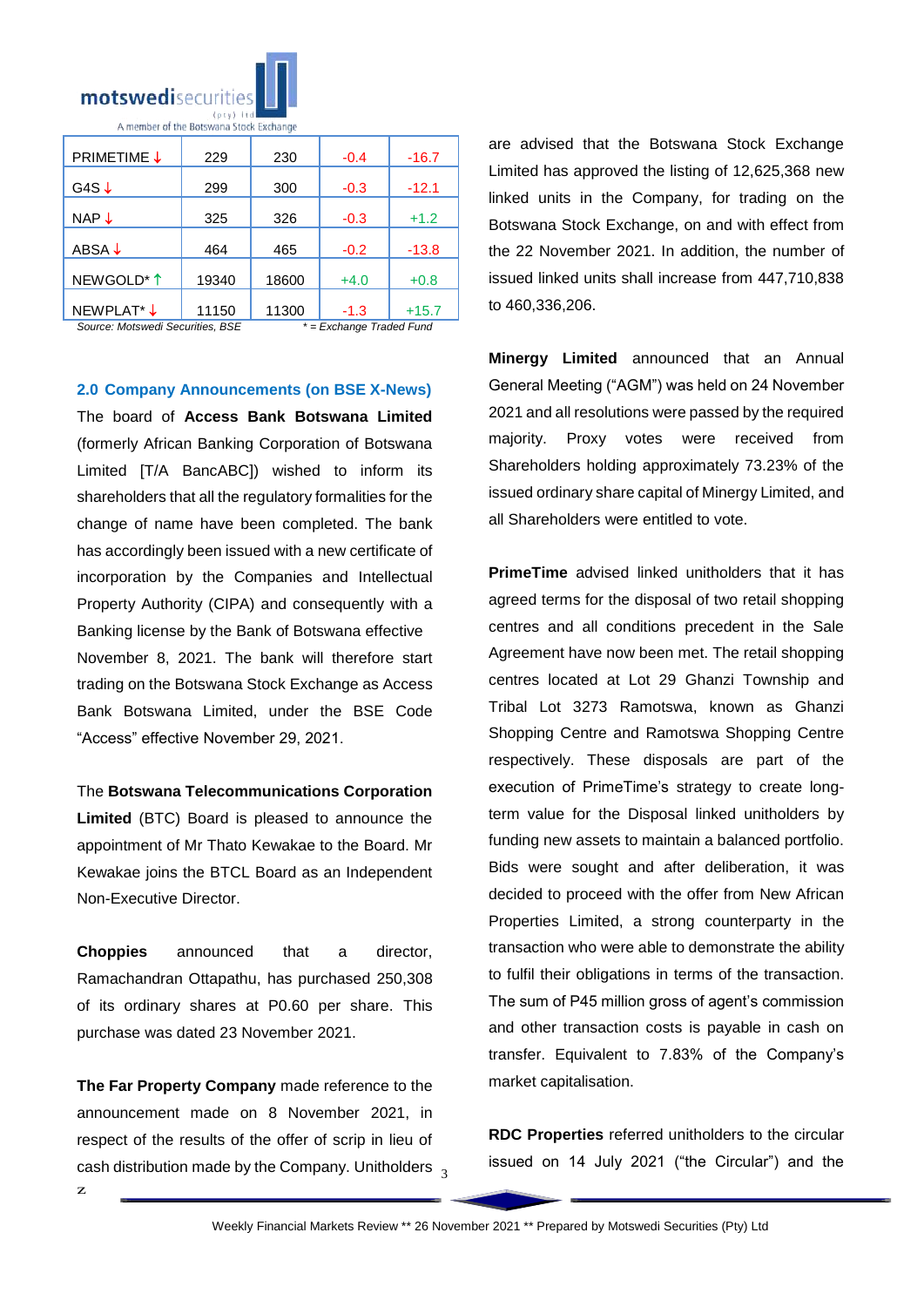

update in respect of finalisation of the Rights Offer of 25 October 2021. Terms defined in the Circular when used herein, have the meaning ascribed to them in the Circular. Unitholders are advised that:

- 1. At the general meeting of shareholders of Tower Property Fund on 24 November 2021, called to consider and, if deemed fit, pass the resolutions to authorise and approve the Scheme Offer and delisting, all resolutions were passed on a poll by the requisite majorities.
- 2. Assuming no Court approval or review of the Scheme, finalisation of the Scheme is expected to take place on or about 9 December 2021.
- 3. Following such finalisation, the anticipated timetable in respect of the finalisation of the Rights Offer and delisting of Tower can be found [here.](https://apis.bse.co.bw/storage/disclosures/11/2021/2562.pdf)

Please note the dates set out above are subject to change. Any change shall be notified by further update published on X-News.

**Seed Co International Limited** announced that the Group's profit before tax from continuing operations for the half year ended 30 September 2021 will be approximately 10% to 15% (between US\$0.3m and US\$0.5m) lower than the profit before tax from continuing operations amounting to US\$3.0m for the corresponding period ended 30 September 2020. This was mainly due to the non-recurrence of onceoff non-core income recorded last year.

**Turnstar** announced that associates of the Group Managing Director, Mr G H Abdoola, purchased a total of 9,018 ordinary shares at P2.00 per linkedunit. These purchases were dated 24 November 2021.

**Anglo American plc** announces the value of rough diamond sales (Global Sightholder Sales and Auctions) for De Beers' ninth sales cycle of 2021, amounting to \$430 million.

**Anglo American Plc** announced that it has purchased 250,000 of its ordinary shares at US\$0.54945 each on Exchange (as defined in the Rules of the London Stock Exchange) from Goldman Sachs International as part of its buyback programme announced on 29 July 2021. This purchase was dated 19 November 2021.

**Anglo American Plc** announced that it has purchased 199,771 of its ordinary shares at US\$0.54945 each on Exchange (as defined in the Rules of the London Stock Exchange) from Goldman Sachs International as part of its buyback programme announced on 29 July 2021. This purchase was dated 22 November 2021.

**Anglo American Plc** announced that it has purchased 10,000 of its ordinary shares at US\$0.54945 each on Exchange (as defined in the Rules of the London Stock Exchange) from Goldman Sachs International as part of its buyback programme announced on 29 July 2021. This purchase was dated 23 November 2021.

**Anglo American Plc** announced that it has purchased 255,000 of its ordinary shares at US\$0.54945 each on Exchange (as defined in the Rules of the London Stock Exchange) from Goldman Sachs International as part of its buyback programme announced on 29 July 2021. This purchase was dated 24 November 2021.

**Anglo American plc** announced the receipt of the TR-1: Standard form for notification of major holdings, found [here](https://apis.bse.co.bw/storage/disclosures/11/2021/2567.pdf)

4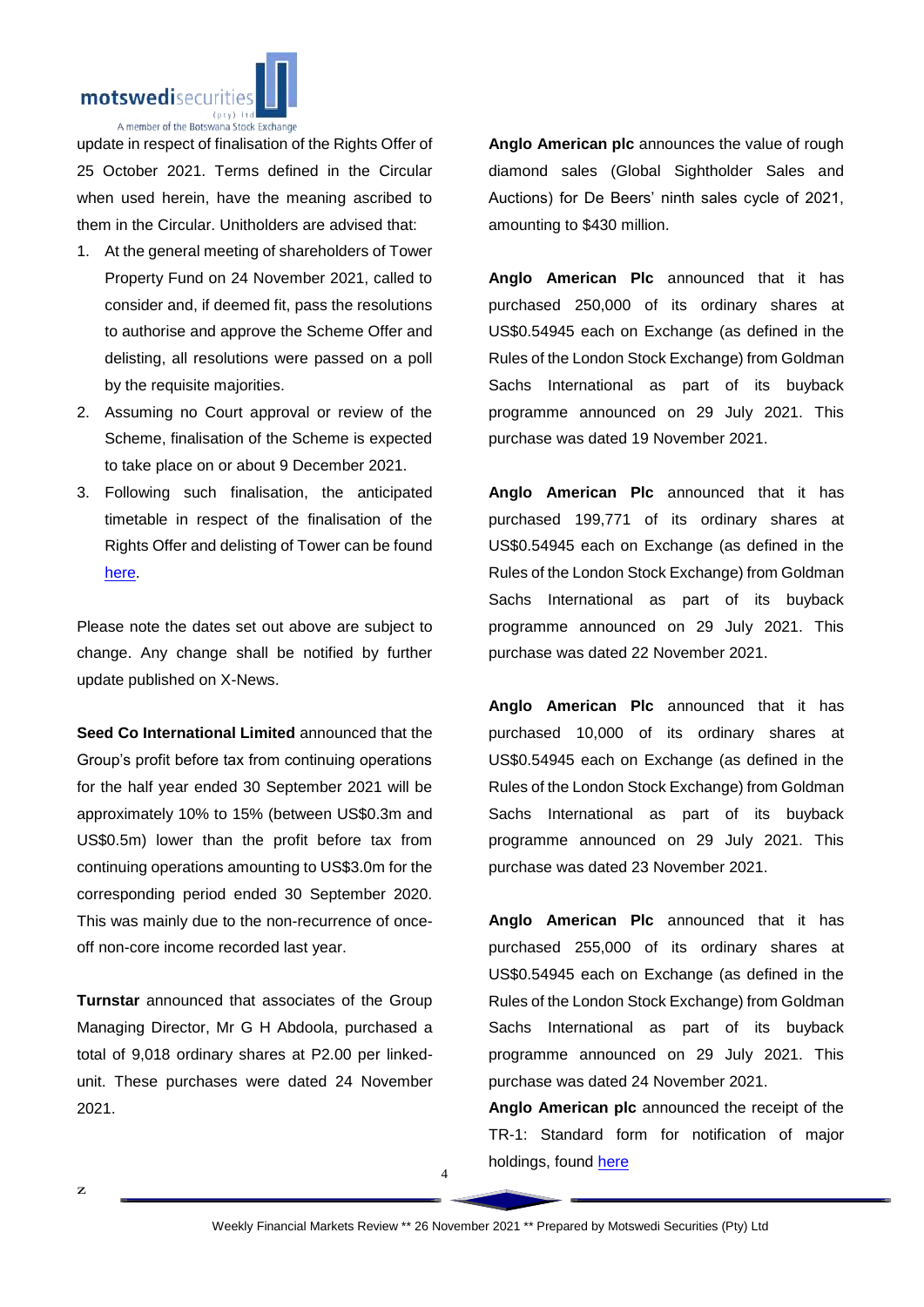

**Investec plc and Investec Limited** (together "Investec") notify both the London and Johannesburg Stock Exchanges of matters which are required to be disclosed under the Disclosure Guidance and Transparency Rules and the Listing Rules of the Financial Conduct Authority (the "FCA") and/or the JSE Listings Requirements. Accordingly, they advised the receipt of the TR-1 notifications found [here](https://apis.bse.co.bw/storage/disclosures/11/2021/2563.pdf) and [here.](https://apis.bse.co.bw/storage/disclosures/11/2021/2570.pdf)

**Lucara Diamond Corp**. announced its operating guidance for 2022. Find it [here.](https://apis.bse.co.bw/storage/disclosures/11/2021/2561.pdf)

**The NewGold Issuer** (RF) Limited ("NewGold") Board of Directors is pleased to announce that the Botswana Stock Exchange (the "BSE") has approved the secondary listing of NewGold's Palladium exchange traded fund. The secondary listing will be effective from Wednesday, 24 November 2021, whereby investors with access to the Botswana Stock Exchange can acquire NewGold Palladium exchange traded fund securities. Copies of the Listing Prospectus for the NewGold Palladium exchange traded fund are available on the Absa Index and Structured Solutions website, [https://aiss.absa.africa/.](https://aiss.absa.africa/)

**Tlou Energy** is a power generation company developing clean energy solutions for Botswana and the sub-Saharan region. The Company's Annual General Meeting was held on 24 November 2021, and all resolutions were duly passed.

# **3.0 Foreign Exchange…**

the dollar was supported by concerns around the  $\frac{1}{5}$ Safe haven demand for the US dollar supported the unit in the week, as it remained trading near a 16 month high against some of its peers. In the week,

rising COVID-19 cases in Europe, solidified by Austria re-imposing a full lockdown in the country as well as chatter that other countries in the region may be considering taking the same steps. The greenback gained further supported from the US Federal Reserve's hawkish stance, in increasing the pace to which stimulus tapering will be implemented - more especially if the inflation numbers remain high.

| <b>Currency</b>                     | 26 Nov | 19 Nov | <b>Change</b><br>$(\%)$ | YTD<br>$(\%)$ |
|-------------------------------------|--------|--------|-------------------------|---------------|
| 四目<br>US\$/BWP                      | 0.0845 | 0.0863 | $-2.09$                 | $-10.20$      |
| ⋝⊒<br>ZAR/BWP<br>Υ.                 | 1.3689 | 1.3448 | 1.79                    | 2.96          |
| 0<br>EUR/BWP                        | 0.0753 | 0.0760 | $-0.92$                 | $-10.36$      |
| 픪푽<br>GBP/BWP                       | 0.0636 | 0.0640 | $-0.62$                 | $-11.42$      |
| $\downarrow$ $\bullet$<br>JPY/BW    | 9.6800 | 9.8700 | $-1.93$                 | $-5.38$       |
| CNH/BWP<br>Course Dank of Doloriana | 0.5405 | 0.5510 | $-1.91$                 | $-17.69$      |

### **Domestic Exchange rates**

*Source: Bank of Botswana*

#### **4.0 Commodities…**

**Gold prices** hovered near a 3-week low on Friday, closing the week trading at around US\$1,806.03/oz. The yellow metal was pressured by strong US economic data, which in turn lifted the dollar as well as US Treasury yields. Further pressuring gold prices were affirmations that the current US Federal Reserve Chairperson has been re-nominated for a second term, driving expectations that the Fed will likely hike interest rates in the coming year. A stronger dollar makes purchasing gold more expensive for non-dollar buyers of the commodity while higher interest rates lead to an increase in the opportunity costs for holding non-yielding assets, such as gold.

**Oil prices** were in line to close their fifth straight week of losses. Brent slumped to below US\$80 per barrel during Friday mid-afternoon trading with